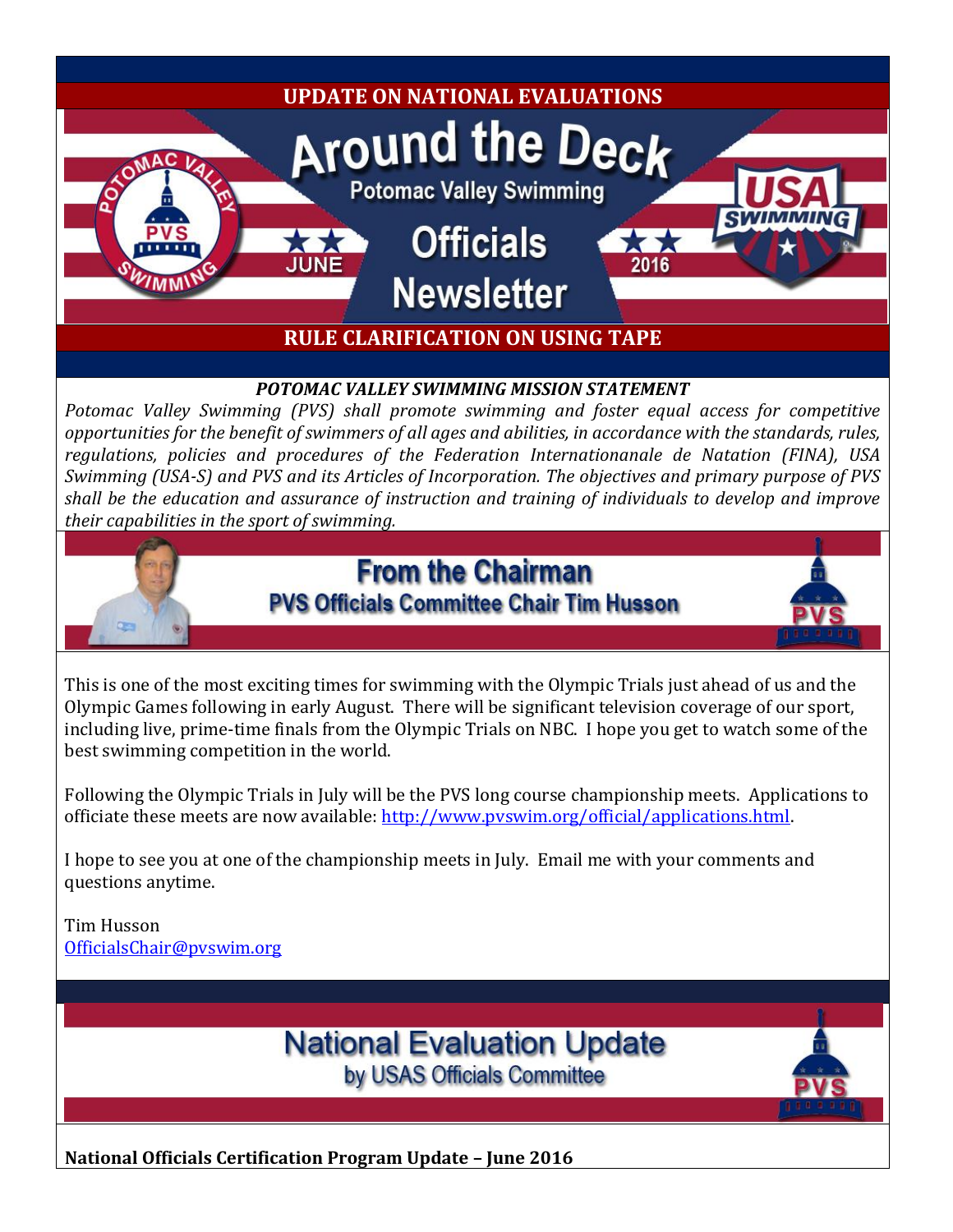The current National Certification Program is now more than 11 years old! And like anything that's been around for a while, a review was due. The National Officials Committee decided to revamp the explanation documents and to modify the program just a little. The revised documents have been posted on the website, so please keep a look out for them. The main changes in the program are:

- *Before REQUESTING an N2 evaluation in a position*, an official must have worked at least 16 sessions\* in the position since full LSC certification in that position. N2 ST certification is now required before an N2 evaluation can be requested for all other positions. (N2 AO will be an exception, when it is available.)
- Application for N2 Certification can be made once a "recommend for advancement" evaluation is recorded in OTS and all other requirements are met. There are exceptions for CJ and Administrative Referee – Please see the new documents.
- **Before requesting an N3 evaluation in any position**, a candidate must have worked at least 8 sessions\* in that position since N2 certification in that position. Also, N3 ST certification is required **before requesting an initial N3 evaluation for CJ, DR, SR and AR.**

For positions requiring an initial and a final N3 evaluation, 8 sessions\* must be worked in the position before the next, or another, evaluation may be requested. **"Another evaluation" may be requested if the previous evaluation suggested more experience was needed.**

 In the near future, the requirement of a year since N2 certification in a position before N3 certification can be applied for, will be eliminated. Until the necessary programming changes are made, a filter will prevent applications until one year has elapsed.

Remember: there are other things, in addition to successful N3 final evaluations, that must be accomplished before an N3 certification application will be considered "complete". These include:

- LSC participation,
- participating in teaching and mentoring, and learning activities and,
- for CJ, Starter, Deck Referee and Admin Referee, working at an "in pool" USA Swimming National Championship level meet (National Championships, Junior National Championships, US Open, some FINA meets in the USA, and Arena Pro Series) as a deck official.

Only Arena Pro Series Meets that take place in, or after November 2015 satisfy this requirement. (Arena Pro Series/Grand Prix meets, prior to November 2015, do not meet the requirement!)

Along with these revisions the "Professional Official" documents have been revised to reflect the National Certification program modifications. The Professional Administrative Referee document was also edited to accommodate the recent changes in the way official times are determined.

\* Sessions worked, certification dates and prior evaluation dates will be determined by what is recorded in OTS! All LSCs are using OTS to track meets and sessions worked, and LSC certifications. If your records are not up to date contact your LSC Officials Chair.



The starter and deck referee are both counting the number of lengths swum in the 1650 freestyle and they believe that the swimmer in lane 2 has swum two fewer lengths that her counter is showing.

#### **Question:** What should be done?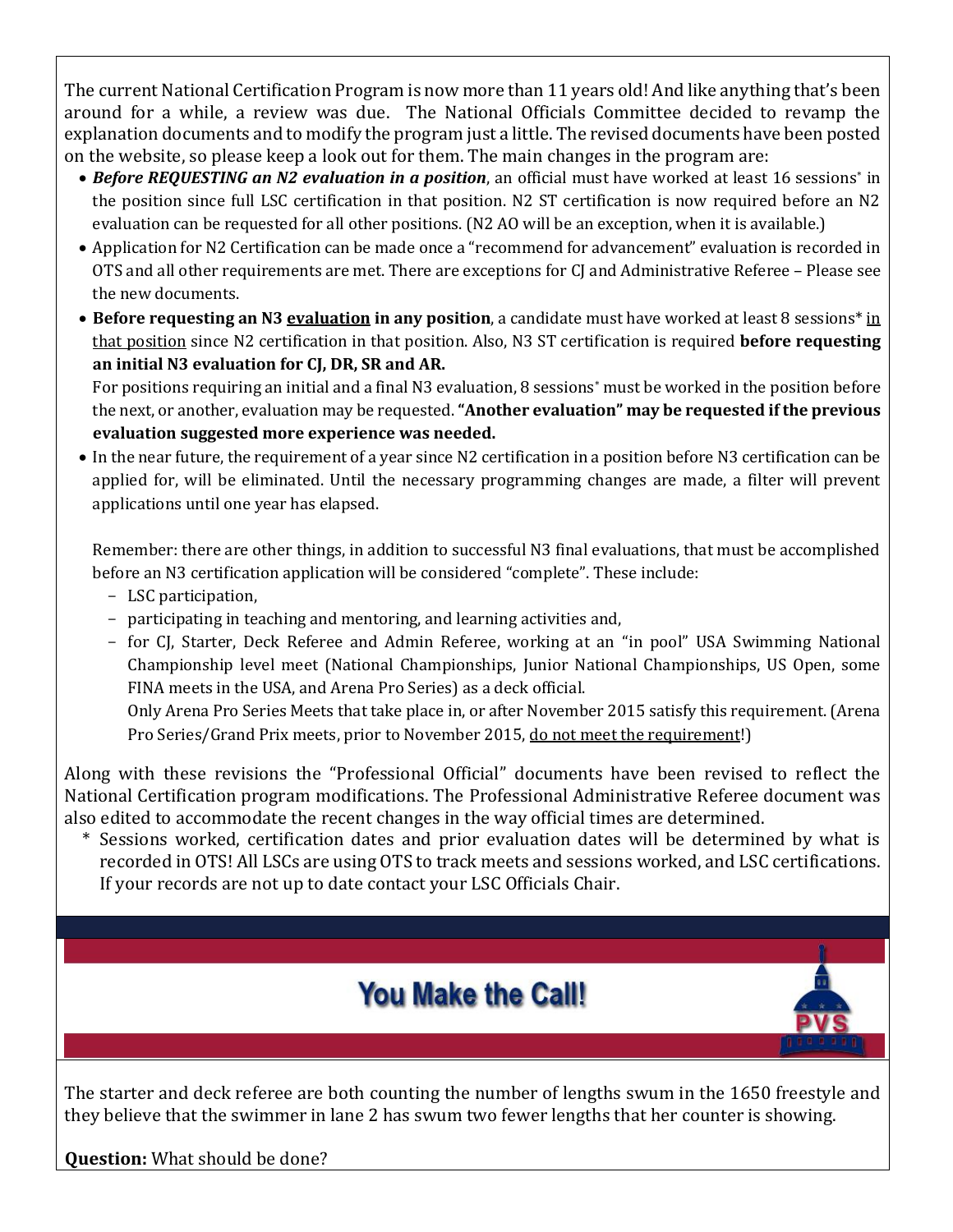### **PVS Officiating Fun Facts** by Tim Husson & Kelly Rowell

With the Olympic Trials just around the corner, this month's article has some fun facts about that meet. As of June 14, there were approximately 1800 qualifiers for the 2016 Olympic Trials. Despite significantly faster qualifying times, this is approximately the same number of qualifiers as 2012.

Swimmers from 49 of the 50 states are qualified. Fifty seven of the 59 LSCs will be represented with the most swimmers from the Southern California, Pacific and North Carolina LSCs.

Potomac Valley's Nations Capital Swim Club (NCAP) has more swimmers qualified than any other club team with 25 qualifiers. NCAP also has the most 17&U qualifiers. The youngest qualifier is 13 years old and the oldest qualifier is 38 years old.



Please read this interpretation from Jay Thomas about the use of tape. It differs from the rules of NCAA and NFHS. Two things to particularly note:

1. "Common sense should prevail"

2. The types of tape that are never allowed by USA Swimming

This has been sent to all coach members in USA Swimming for their education as well.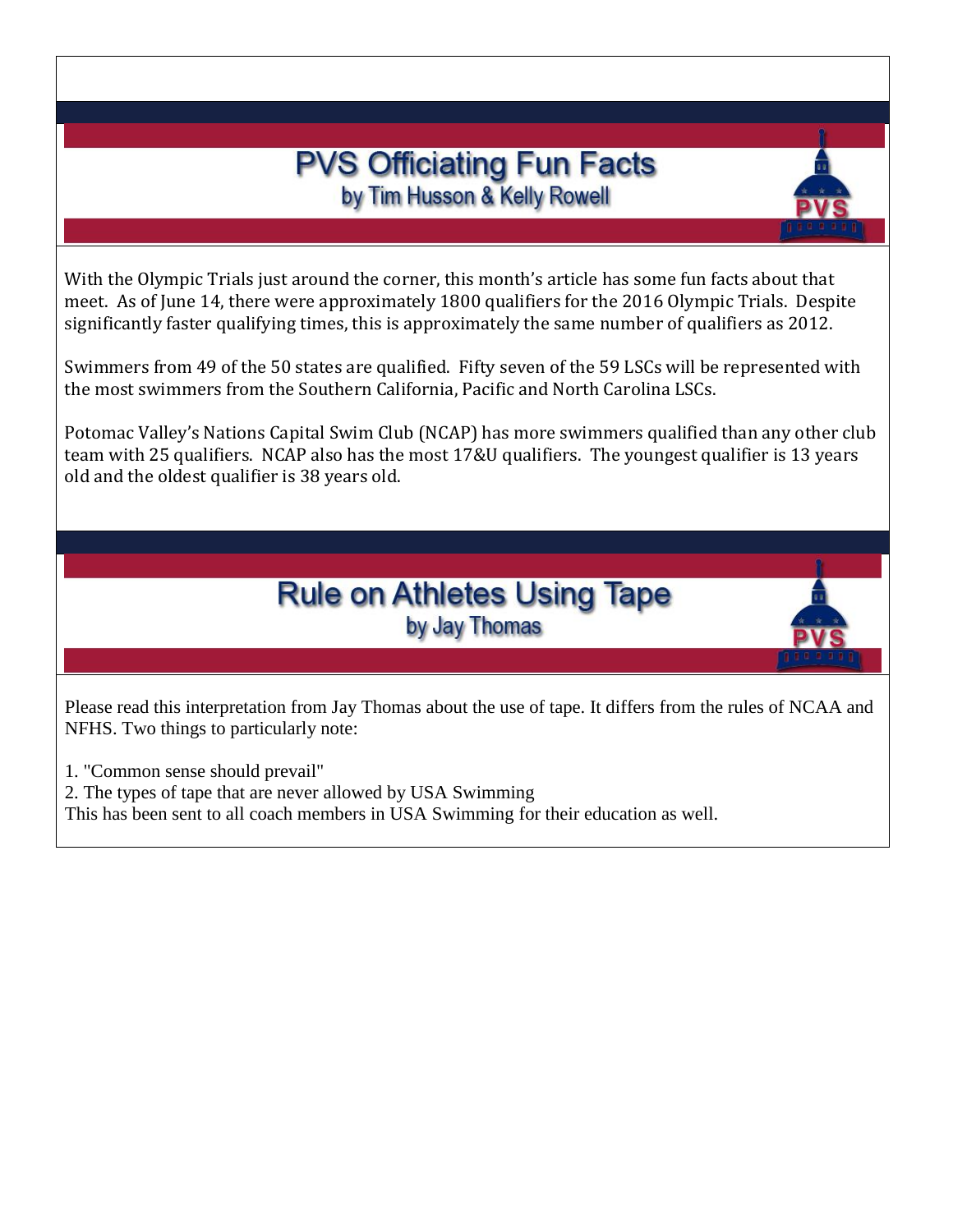|            | o 719,866,4578<br>f 719,866,4669                                                                                                                                                                                                                                                                                                           |                                                                                                        | Plantation, FL 33317<br>c 954-873-3370<br>c 888-782-4091<br>iavfthomas@gmail.com |  |
|------------|--------------------------------------------------------------------------------------------------------------------------------------------------------------------------------------------------------------------------------------------------------------------------------------------------------------------------------------------|--------------------------------------------------------------------------------------------------------|----------------------------------------------------------------------------------|--|
| Date:      | June 13, 2016                                                                                                                                                                                                                                                                                                                              |                                                                                                        |                                                                                  |  |
| To:        | General Chairs<br>Officials Chairs (please distribute<br>to all officials in your LSC)                                                                                                                                                                                                                                                     | Board of Directors, USA Swimming<br><b>USA Swimming Coach Members</b><br>Rules & Regulations Committee |                                                                                  |  |
| From:      | Jay Thomas, Chair, Rules & Regulations Committee                                                                                                                                                                                                                                                                                           |                                                                                                        |                                                                                  |  |
| Re:        | USA Swimming Rule 102.8.1E– The use of Tape.                                                                                                                                                                                                                                                                                               |                                                                                                        |                                                                                  |  |
| Referee."  | appears to be some confusion regarding the application of USA Swimming Rule 102.8.1E. The following<br>interpretation of 102.8.1.E is presented to provide clarity to the use of tape in USA Swimming competitions.<br>Article 102.8.1E states in part,  "Any kind of tape on the body is not permitted unless approved by the             |                                                                                                        |                                                                                  |  |
|            | Common sense should prevail. The following uses of tape are generally permitted in competition:                                                                                                                                                                                                                                            |                                                                                                        |                                                                                  |  |
|            | 1. Wound protection and closure. Band-Aids, dressings, "Butterfly" type, etc. are normally permitted with<br>no advanced notification to the Referee. When the tape to hold a dressing in place completely circles a<br>major limb or the dressing is exceptionally large in size, advanced notification to the Referee is<br>recommended. |                                                                                                        |                                                                                  |  |
|            | 2. Taping of fingers or toes. "Buddy Taping" no more than two (2) injured fingers or toes together should<br>be permitted. Advanced notification to the Referee is recommended.                                                                                                                                                            |                                                                                                        |                                                                                  |  |
|            |                                                                                                                                                                                                                                                                                                                                            | 3. Tape to secure medical alert bracelets and pendants, religious objects, etc. should be permitted.   |                                                                                  |  |
|            | Advanced notification to the Referee is recommended.<br>4. Tape to secure medical devices. Example - insulin pumps, ostomy bags, etc. should be permitted.<br>Advanced notification to the Referee is required.                                                                                                                            |                                                                                                        |                                                                                  |  |
| presented. | The following uses of tape are not permitted in competition – irrespective of whether a Doctor's note has been                                                                                                                                                                                                                             |                                                                                                        |                                                                                  |  |
|            | 1. Elastic Therapeutic Tape is never permitted.                                                                                                                                                                                                                                                                                            |                                                                                                        |                                                                                  |  |
|            | 2. Kinesio Taping is never permitted.                                                                                                                                                                                                                                                                                                      |                                                                                                        |                                                                                  |  |
|            | 3. Any other taping intentioned to provide compression or support to muscles, ligaments, tendons or joints<br>(except as stated above) is never permitted.                                                                                                                                                                                 |                                                                                                        |                                                                                  |  |
|            | <b>DOATH</b>                                                                                                                                                                                                                                                                                                                               |                                                                                                        |                                                                                  |  |
|            |                                                                                                                                                                                                                                                                                                                                            |                                                                                                        |                                                                                  |  |
| av Tiomas  |                                                                                                                                                                                                                                                                                                                                            |                                                                                                        |                                                                                  |  |

### **You Make the Call Resolution**

**Recommended Resolution**: The deck referee should take action to be sure of the lap count for each swimmer. This can include checking with the console operator to see what the timing console shows, checking with timers, other officials and even coaches, if necessary. This is a good reason for the deck referee and the starter to avoid "shooting the breeze" during the 1650 or any other event for that matter. If the referee and starter are sure they are correct, the referee could check with the swimmer's coach (presuming enough time is left in the race) and advise him that the counter for his swimmer may have the incorrect count. The referee could also advise the coach that the swimmer is responsible to swim the correct distance even if the counter or an official makes an error.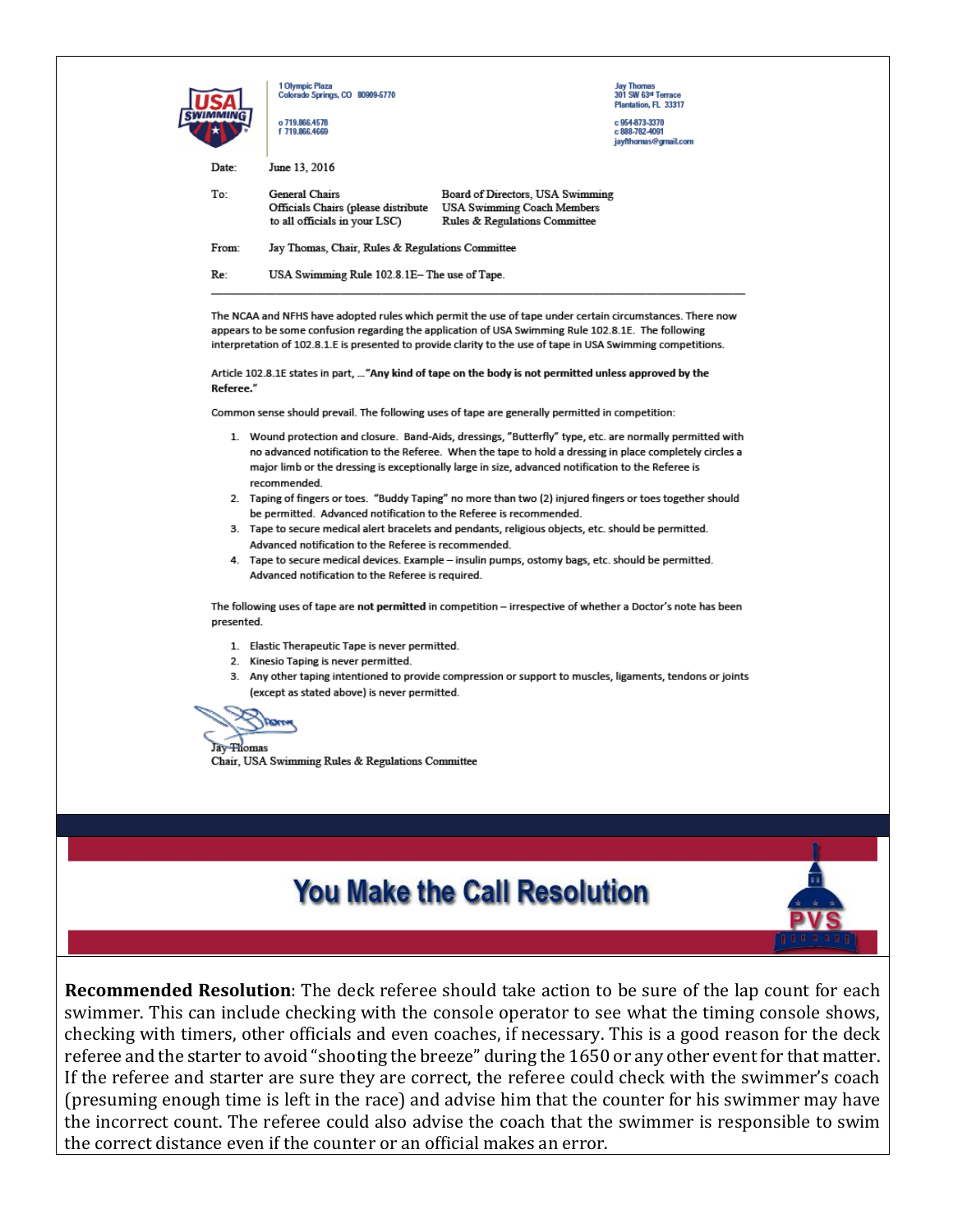

#### **Top Twelve Things Officials Want to Say to the Parents in the Stands**

12. The times on the scoreboard are not official times. The times in Meet Mobile are likewise not official times.

11. No, I honestly don't know where the results are posted.

10. There are good reasons why you can't be on the deck unless you're an active volunteer: safety, insurance regulations, crowd control, swimmers' independence and personal responsibility, etc.

9. Officials are volunteers. Swimming depends upon the time and energy of involved parents and other volunteers.

8. A disqualification is not the end of the world.

7. We sometimes overhear your conversations with your child. Most times we smile at what we hear. Occasionally we're shocked at what we hear.

6. Swimming is not a linear calendar of progress. Your child will drop time, your child will add time. And you never know when the swim of his/her life will occur.

5. Please police your own ranks: Work with the other parents to ensure that all parents behave appropriately at the meet.

4. Leave the coaching to the coaches. Leave the officiating to the officials.

3. Nearly all of us have—or at one time had—swimmers in the pool, so we understand how tough it can be to hide your disappointment when things aren't going well for your child. Heck, many of us have DQ'd our own children. We've had to learn to choose acceptance over judgment regardless of the results, and try to turn a negative into a positive for the sake of our children. Always try to provide a healthy perspective to help our kids understand success and failure.

2. The great thing about swimming is that you're competing against yourself more than against anyone else. The principal goal is to beat your previous time, not necessarily to beat the other swimmers.

1. Come join us! We've got the best seat in the house. The camaraderie among officials is unparalleled. And the hospitality is always first-rate.